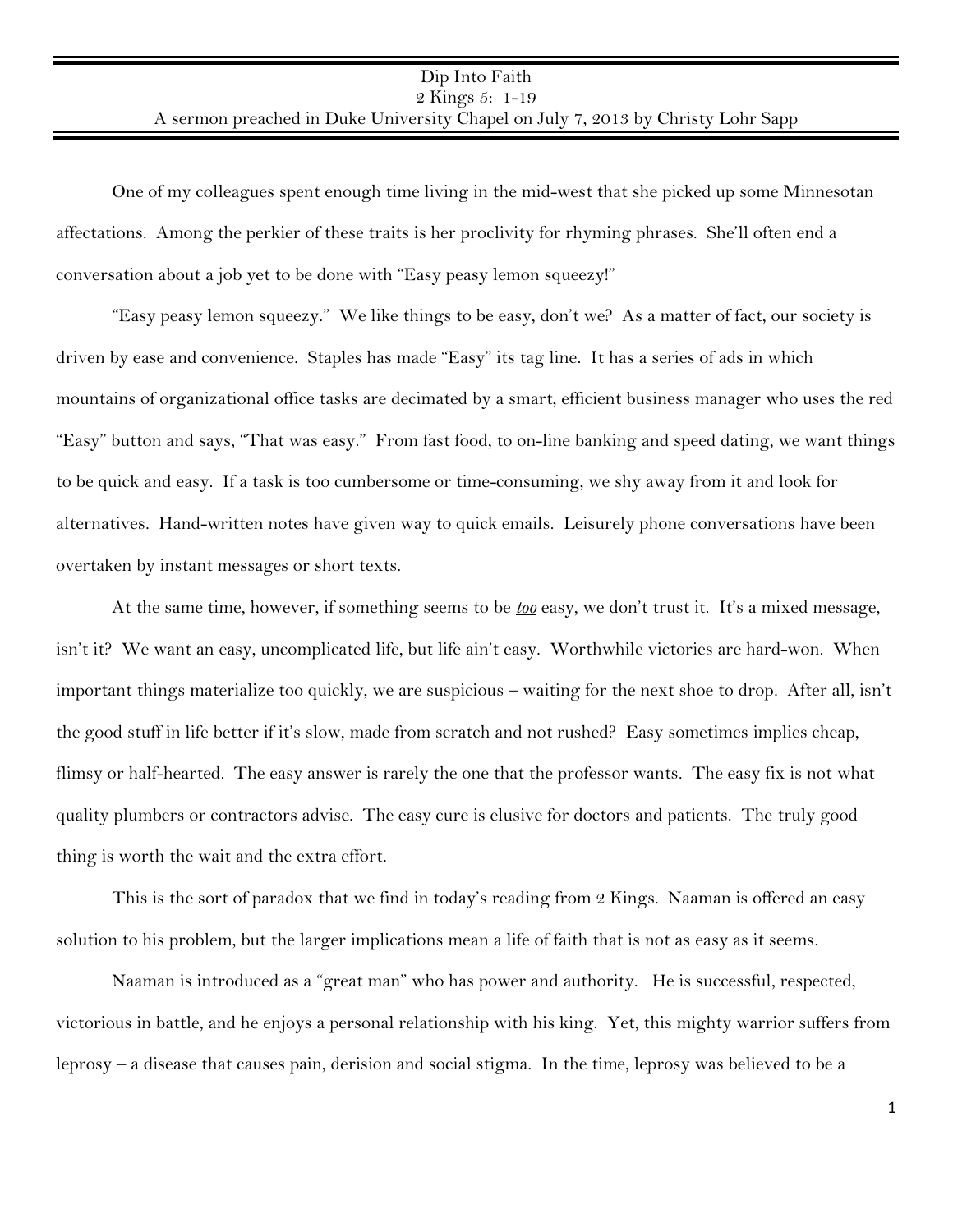physical manifestation of spiritual or moral transgression. It was a curse from God marking someone as sinful. It suggested that one was unclean and unworthy of residing in 'polite' society. Given the stigma of the disease, we have to assume that this is wildly embarrassing for Naaman, his family and his king. After all, how is it possible that someone with prominence and stature, someone with authority and rank, could suffer from leprosy? It seems like an anomaly that a person so great would be brought so low in this way.

We are not told what Naaman has tried to cure his disease prior to this episode. I wonder if he went through the stages of grief that are typical when one receives life-altering news. Perhaps he was in denial when the first blemish appeared on his skin. Or, perhaps he was angry that something like this would happen to a man like him. Perhaps he immediately started an aggressive treatment plan using the newest medical technologies. We don't know what led him to the point of taking the advice of his wife's serving girl. The power dynamic is noteworthy, though, and suggests that he was at the end of his rope. Here we have a mighty warrior and high-ranking military leader taking medical advice from an unnamed slave girl. Based on her recommendation and with the full support of his king, Naaman seeks out the help of the prophet in Israel across the Jordan.

He travels a great distance and offers a handsome price for a remedy. Maybe you can understand Naaman's surprise, then, when he's told simply, "Wash and be clean." It is offensive. He has already tried everything – all of the latest miracle cures – and this guy Elisha – the prophet of a defeated country - just tells him (through a messenger – not even face-to-face) to bathe in the muddy Jordan. Really?! The Jordan is the boundary between Naaman's country and Israel – between the victors and the defeated. To Naaman the Jordan represents the tracks on which Elisha and his people occupy the wrong side. Elisha can't be serious. But he is. This is no expensive miracle cure. This is no grueling regiment. This is no flashy treatment. It is merely, "Wash and be clean." This is the simplicity of faith.

Naaman's cure is "easy peasy, lemon squeezy." Much like the story of faith for many of us, the difficult part for Naaman comes in humbling himself to submit to this cure and in allowing himself to be changed by it. Once he dips into the faith that is available to him, Naaman emerges as a believer. In crossing this physical,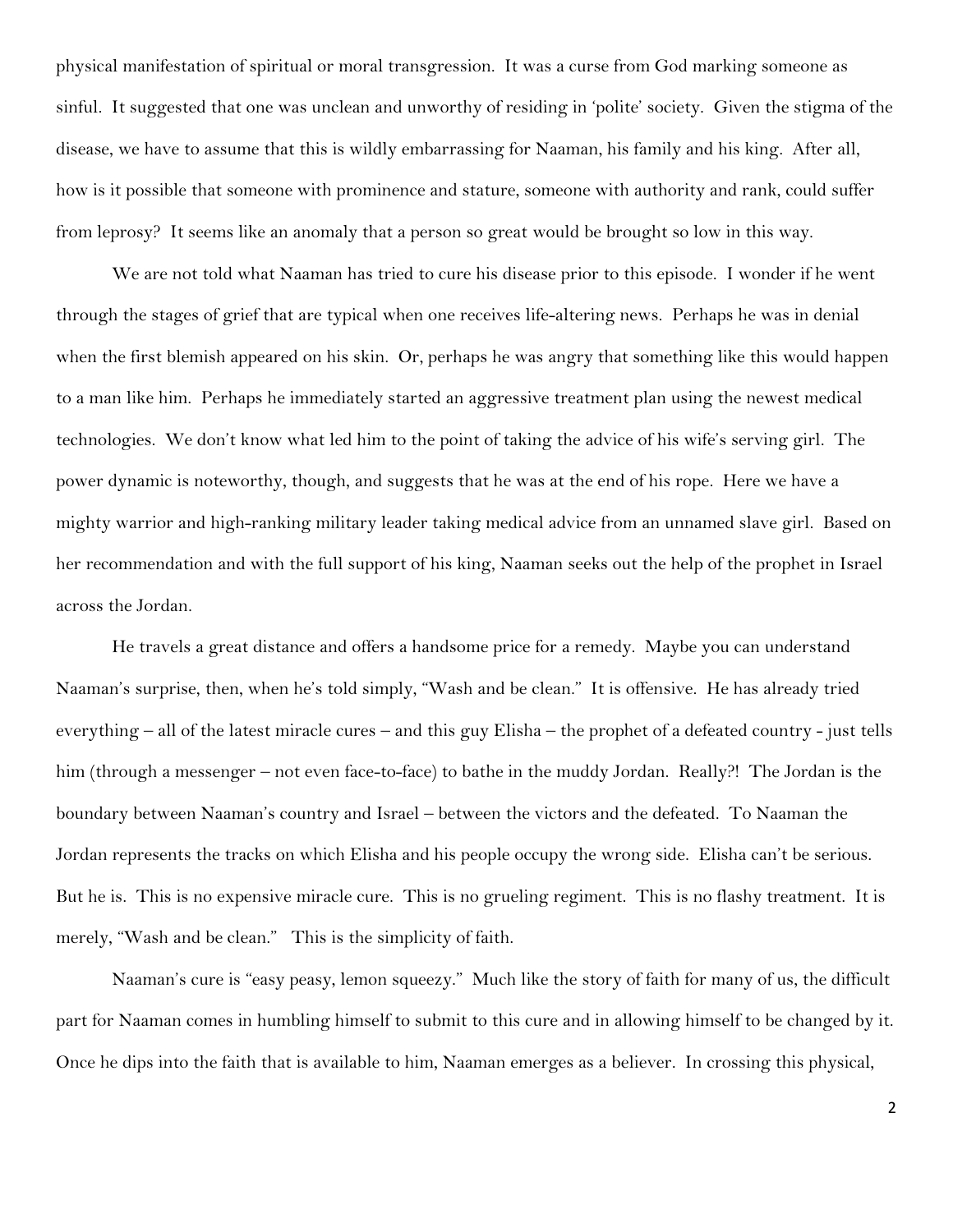spiritual and emotional boundary - the physical boundary of warring countries and the emotional boundary of pride - he crosses over from unbelief to belief, from hubris to humility, and from hopelessness to faith. He emerges a new man: reborn and renewed.

The miraculous transformation causes him to proclaim that the God of Israel is supreme. "In his healing, Naaman has been met and healed by the Lord in a way that leads to knowing."<sup>1</sup> And, this knowing is the kind that comes easily – with certainty and conviction, with joy and jubilation. It is the kind of knowing that is born of faith and an encounter with the God of love.

Pope Francis issued his first papal encyclical last week, and this letter titled "Light of Faith" focuses on the role of faith in the Christian's life. He writes, "Faith is born of an encounter with the living God who calls us and reveals his love, a love which precedes us and upon which we can lean for security and for building our lives. Transformed by this love, we gain fresh vision, new eyes to see."<sup>2</sup> This is the faith that Naaman encounters in Israel in the muddy waters of the Jordan. He emerges not only with clean skin, but also with clear eyes and a full heart.

At the same time, however, this new knowledge is not without its difficulties for Naaman. This newly envisioned faith could set him up for a challenging new reality. Remember that Naaman comes from the kingdom on the **other** side of the Jordan, the kingdom that defeated Israel, and this kingdom worships different gods. Yet, the God of Israel demands belief in him alone. Naaman knows that he runs the risk of breaking the first two commandments when he goes back to his country and resumes his place at the king's side. He worries about this, but again Elisha replies with an easy answer, "Go in peace."

In Luke's gospel, just a chapter or so before our reading today, Jesus says the same thing to the woman with the hemorrhage. You may recall the story: The woman sneaks up to Jesus in the crowd, touches the hem of his garment, and is cured. Like Naaman, she finds an easy answer to her problem. When Jesus confronts her, he says, "Your faith has made you well, go in peace." I wonder if you, like me, cannot help but impose Jesus' words onto the Naaman story, as well. I hear Elisha saying in response to Naaman's lingering

 $\overline{\phantom{a}}$ 

<sup>&</sup>lt;sup>1</sup> Samuel Giere[, http://www.workingpreacher.org/preaching.aspx?commentary\\_id=627](http://www.workingpreacher.org/preaching.aspx?commentary_id=627)

<sup>&</sup>lt;sup>2</sup> http://www.vatican.va/holy father/francesco/encyclicals/documents/papa-francesco 20130629 enciclica-lumen-fidei en.pdf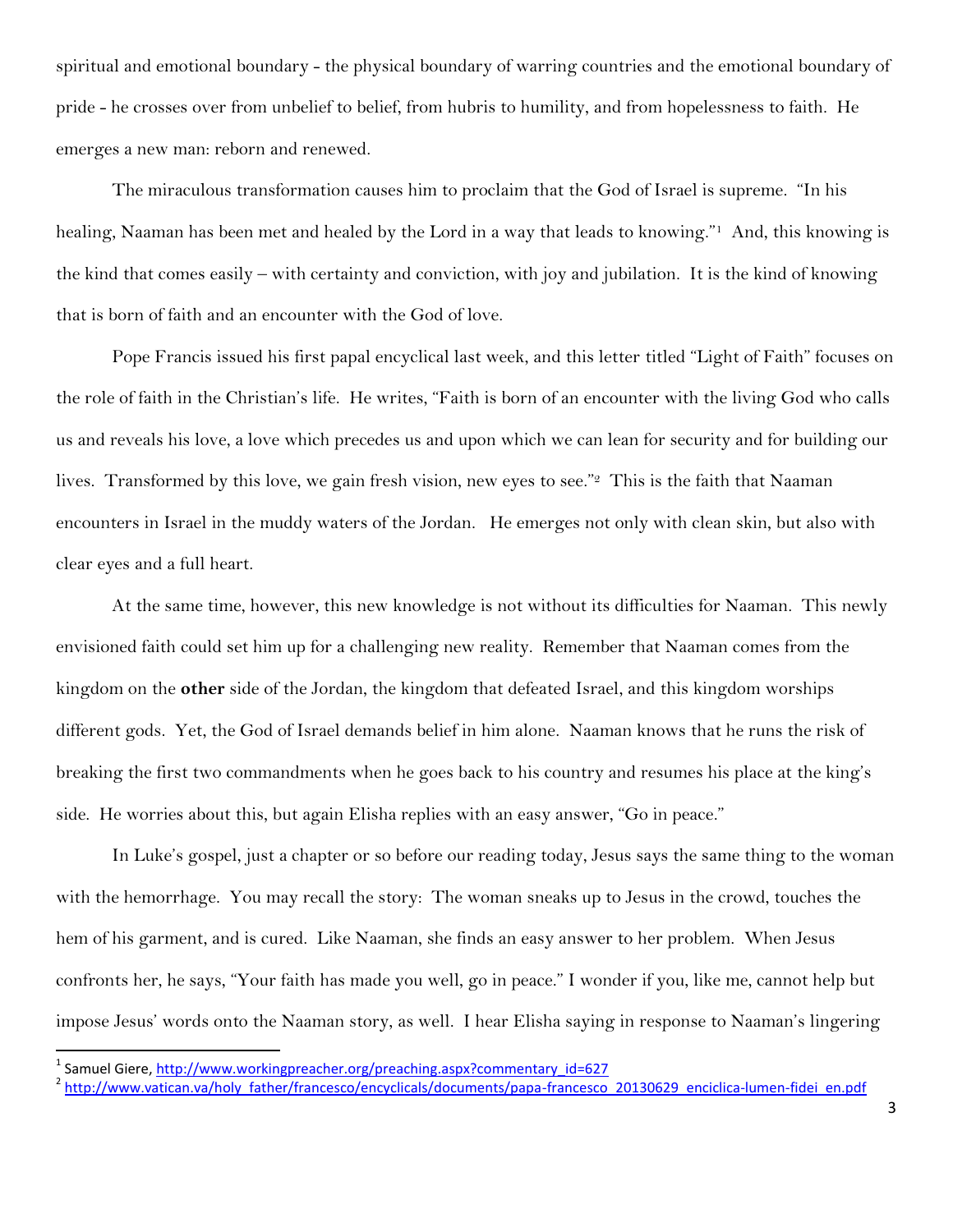concerns, "Your *faith* has made you well now and forever more. Go in peace." Perhaps Naaman would have said that it was hope or desperation that initially sent him to Elisha, but in truth, it was faith – even if a quiet, unsure and tentative one. It was the faith that was written on his heart that led him to Elisha. It was the faith that is a gift from God – given freely and open to all - that led him to wholeness. It is not the miraculous curative properties of the Jordan but Naaman's faith in and submission to the God of Israel that heals. The servants in the story understand this, but it takes a dip into that faith for Naaman to get it. This faith, even though it is given by God freely and easily, comes with a cost, however, because while it is easy to have faith, it is difficult to live faithfully.

The story of Naaman's healing is the story of a faith that is easy to have because it is freely given but is difficult to live because it requires giving of oneself. It is an exercise in evangelism and border crossing. The gospel readings from Luke last week and today remind us that there are times when proclamation of the God of Israel can result in rejection. Evangelism is easy when we are filled with joy and gratitude for the works of grace that God has performed in our lives. But evangelism is difficult when we risk persecution or alienation. It is easy because the good news of God's grace is a story we love to tell, but difficult because this story tells of shifts in power dynamics and allegiances. Easy because there are great promises in store for God's people, but difficult because the priorities of this world are dismissed for the promises of the next. And this, my friends, is the story of our faith. It is a paradox of power and a tension between what is easy and what is difficult.

Naaman's dip into faith is easy, but emerging fully into a new life and all that comes with it is difficult. The post-leprosy life for Naaman is going to be a challenge – it will mean navigating relationships differently, it will mean siding with the God of the 'defeated'.

We live the same story through our baptisms. In baptism God liberates us from sin and death by joining us to the death and resurrection of Jesus. Through the waters of baptism, we are reborn children of God and inheritors of eternal life. By water and the Holy Spirit we are made members of the Church which is the body of Christ, and as we live with Christ and his people, we grow in faith, love and obedience to God's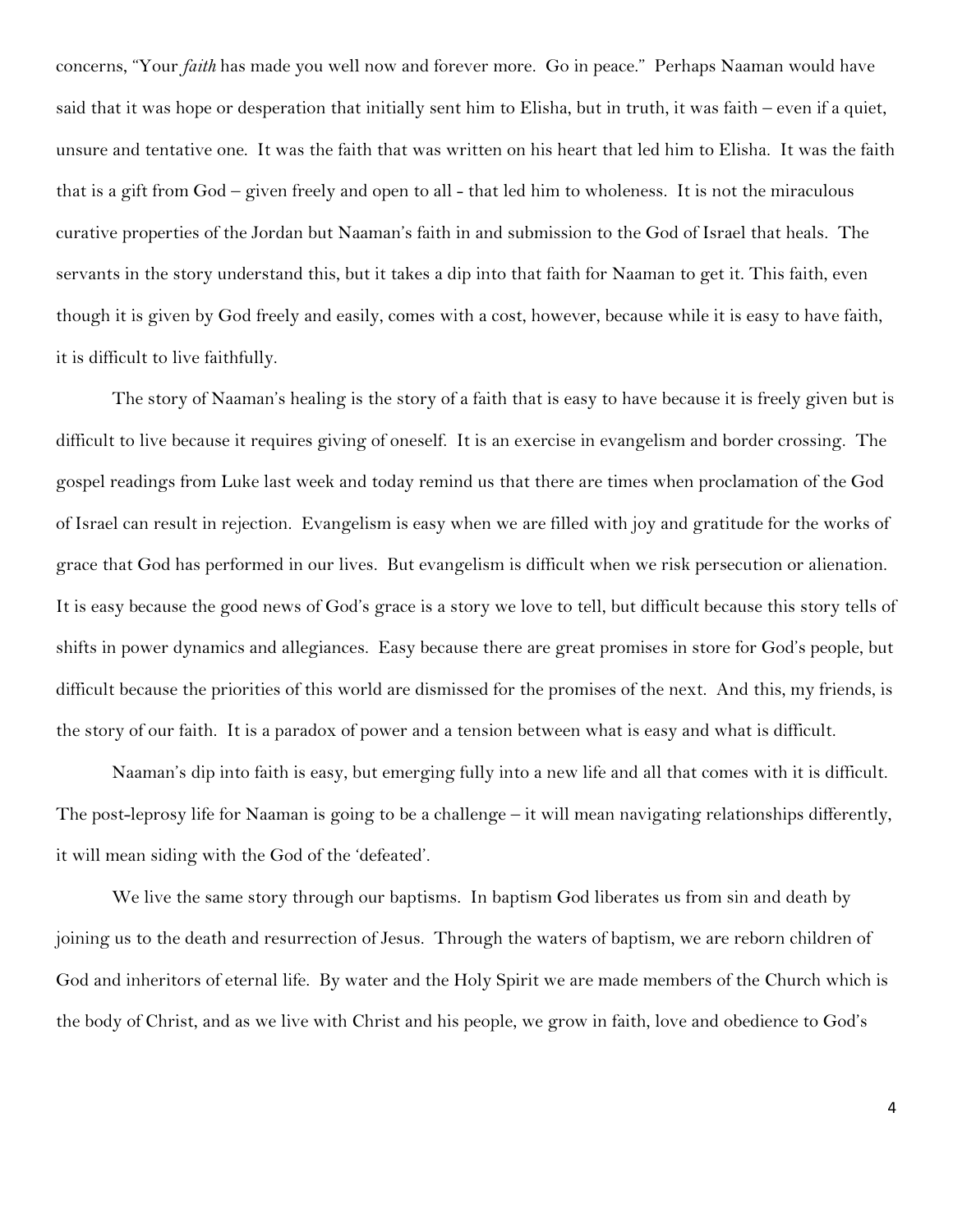will. But, this can be oh-so difficult. Paul reminds us in his letter to the Galatians<sup>3</sup> that this task of living with God's people means dealing with each other in a spirit of gentleness, bearing one another's burdens in love, working for the good of all, and doing what is right. And while that all sounds easy enough, man is it difficult! We open ourselves up for hurt and rejection and derision when we follow the rule of love. We are called to shift our priorities. Sure, it is easy to care but putting flesh on that care is hard – especially when that caring involves associating with those who are deemed 'inferior' – those who are defeated, devalued and dejected. Visiting the sick is hard – especially if it means taking time out of an already busy week. Giving our money to the poor is hard – especially if it means having less for ourselves. Praying with and for one another is hard – especially if it means acknowledging our own shortcomings and failures. Risking ourselves in the service of God is hard – especially if it means losing our families or our lives. In our baptisms we, like Naaman, emerge from the waters restored and cleaned. That part is easy. But, like Naaman, we are then compelled to live into those baptismal promises, and that part is hard – especially when the world constantly calls us to bow down before other gods.

It is easy enough to dip into faith, but we soon find ourselves in over our heads. We either become like the king of Israel in the Naaman story who rends his clothes and wails in the face of great need. After all, who are we to cure the sick? Who are we to bring about peace? Who are we to fight for justice? Or, like the seventy whom Jesus sends out, we become boastful about our accomplishments. Either is a difficult trap to avoid. Our faith should move us to work for the good of all, but how do we do so without becoming overwhelmed by the demands around us or bloated by our own sense of self worth?

The good news we hear today is that we have an 'easy button'. We do not do this stuff of faith alone. Pope Francis reminds us that **"**It is impossible to believe on our own. Faith is not simply an individual decision which takes place in the depths of (our hearts), nor a completely private relationship between the … believer and the divine … By its very nature, faith is open to the "We" of the Church; it always takes place

 3 Galatians 6: 1-10